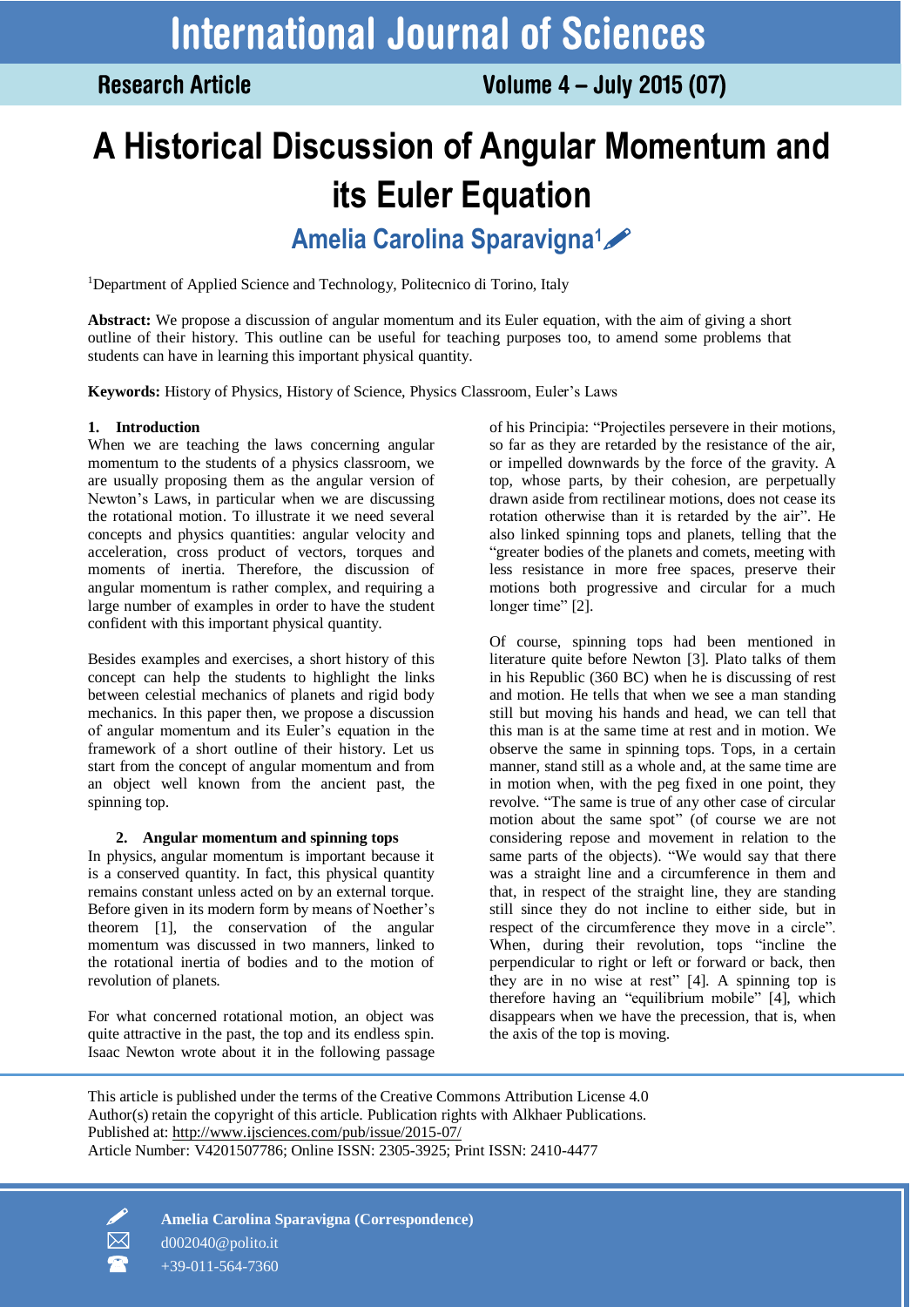Spinning top is appearing also in a Saint Basil's Hexaemeron (Homily 5) [3]. "Let the earth bring forth". It is this command (of God) "which, still at this day, is imposed on the earth, and in the course of each year displays all the strength of its power to produce herbs, seeds and trees. Like tops, which after the first impulse, continue their evolutions, turning upon themselves when once fixed in their centre; thus nature, receiving the impulse of this first command, follows without interruption the course of ages, until the consummation of all things" [5]. In fact, Basil's discussion seems a conservation law of nature.

During the Medieval period, we find spinning top mentioned by Jean Buridan (1295-1358) as a counterexample to Aristotelian "doctrine of antiperistasis" [6]. Then, the puzzling verticality of this rotating body appeared in the books of Italian Renaissance writers. Giovanni Battista Benedetti (1530-1590), for instance, is arguing that the reason for the spinning top to remain for some time erect over its tips is in the natural rectilinear tendency of it parts, which increasing with the speed of rotation, overwhelms the natural tendency downwards [6]. However, this tendency is never wholly obliterated by the tangential tendency, and then Benedetti argued that a body becomes lighter the more swiftly it is spinning [6].

After Newton, the angular momentum was considered in terms of the conservation of areal velocity, a result of the analysis of Kepler's Second Law of planetary motion [7]. During the motion of a planet, the line between the Sun and the planet sweeps out equal areas in equal intervals of time. Newton derived a proof of this law, using geometry and demonstrated that the attractive force of the Sun was the origin of all of Kepler's Laws.

As told in [7], many scientists and philosopher considered the conservation of the angular momentum mainly viewed like a conservation of areal velocity. In 1746, both Daniel Bernoulli (1700-1782) and Leonhard Euler (1707-1783) gave the proof of the conservation of the angular momentum (conservation of the momentum of rotational motion [8]) for a point-like mass sliding along a smooth tube in a horizontal plane [9]. As we will see in the following, Euler considered also the angular momentum of rigid bodies and proposed an equation for it in his works on mechanics [10,11].

We have to wait until 1803, to see a representation of the angular momentum similar to that we are using today with a cross product of vectors. In fact, that year, Louis Poinsot proposed representing the rotations as a line segment perpendicular to them. He also elaborated some discussions on the "conservation of moments" [7]. It was in 1858, in the William Rankine's Manual of Applied Mechanics, that we can find the angular momentum defined in the modern sense for the first

time [7]. "A line whose length is proportional to the magnitude of the angular momentum, and whose direction is perpendicular to the plane of motion of the body and of the fixed point, and such that, when the motion of the body is viewed from the extremity of the line, the radius-vector of the body seems to have righthanded rotation". In 1872 edition of the same book, Rankine stated that the term "angular momentum" was introduced by R.B. Hayward [7]. Rankine was probably referring to Hayward's article "On a direct method of estimating velocities, accelerations, and all similar quantities with respect to axes moveable in any manner in space with applications" [7]. Hayward's article apparently was the first use of the term "angular momentum"; previously, angular momentum was typically referred to as "momentum of rotation" in English.

As previously told, Euler linked the idea of angular momentum to the rotation of the bodies. Before talking about Euler and his laws concerning rigid bodies, let us consider an important fact. We are used to define the angular momentum of a particle as a cross product of its position vector and its linear momentum. However, Euler, like Newton, did not use vectors in physics. They, of course, considered vectorial quantities but never the concept of a vector. The systematic study and use of vectors were a 19th and early 20th century phenomenon [12].

## **3. Straight motion and angular momentum**

Sometimes, students are surprised that a particle moving on a straight line can have an "angular momentum". To help them, it is possible to use the polar coordinates to show that an "angular" variation exists and that, consequently, we have to observe an angular momentum also in this case. In fact, we can use a historical approach too, telling them that the position vector of the particle sweeps out equal areas in equal intervals of time, when the particle is moving on a straight line with a constant speed. Let us give a fixed origin O of position vectors in a plane containing the particle trajectory, as shown in the Figure 1; the position vector of the particle sweeps out equal area in equal time intervals.



**Figure 1:** A particle is moving on a straight line with constant speed. The position vector of the particle sweeps out equal area in equal time intervals. The three triangle A, B and C, have the same base, given by speed times the interval of time, and the same altitude, therefore their areas are the same.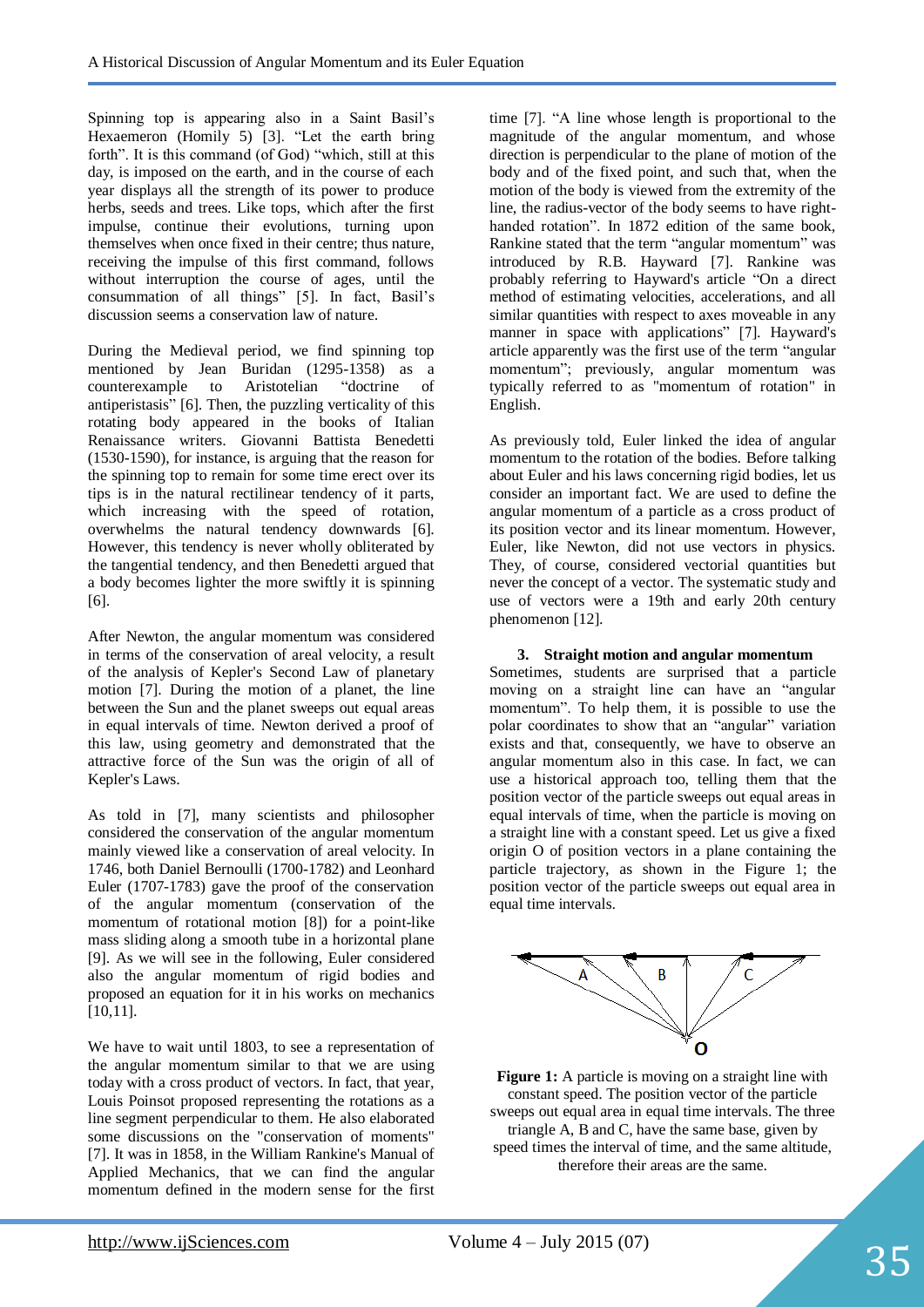Another students' difficulty is the explicit calculation of the value of angular momentum, with respect to a given point in the space. Let us consider a Cartesian frame (x,y,z), and a mass m moving along the x-axis, with constant speed. Let us find the angular momentum of the particle with respect to a fixed point having coordinates (a,b,c) for instance. In a Poinsot or Rankine approach, the momentum is a line segment perpendicular to the plane of rotation, determined by position vector  $\vec{r}$  and by x-axis, as shown in Figure 2. The position vector changes with time as the particle is moving, but, to evaluate the angular momentum, it is important its projection in the plane perpendicular to the axis of motion.



**Figure 2:** The angular momentum is perpendicular to the plane given by position and velocity vectors.



**Figure 3:** In the angular momentum, the position vector has its origin from a given point O. In the figure, this point has coordinates (a,b,c) in the space having the frame of reference with origin O". O' is the projection of O on the plane (y,z).

In the Figure 3 we can see  $O$ , its projection  $O'$  on the plane (y,z) and the origin O" of the frame of reference. The position vector, having its origin in O, gives the position of a particle, which, in our example, is moving on the x-axis with a constant speed. We have the angular momentum:

# $\vec{L}_O = \vec{r} \times m\vec{v}$  (1)

However, we can write the position vector as the sum of three vectors:

$$
\vec{r} = \overrightarrow{OP} = \overrightarrow{OO'} + \overrightarrow{O'O'} + \overrightarrow{O''P} \quad (2)
$$

Vectors  $OO'$  and  $O''P$  are parallel to the velocity vector. Therefore, the only vector contributing to the cross product is *O*'*O*" :

$$
\vec{L}_o = \vec{r} \times m\vec{v} = \overrightarrow{O'O'} \times m\vec{v}
$$
  
=  $m \begin{vmatrix} \hat{i} & \hat{j} & \hat{k} \\ 0 & -b & -c \\ v & 0 & 0 \end{vmatrix} = mv(-c\hat{j} + b\hat{k})$  (3)

This is the same result shown in the Figure 2.

#### **4. Euler's equation**

The laws concerning the motion of a rigid body are the Euler's Laws. Usually seen as the angular version of Newton's Laws, they were proposed by Euler in 1736, in his book entitled "Mechanica, sive motus scientia analytice exposita", about 50 years after Isaac Newton formulated his laws [11]. Euler was the first to discuss the general motion of a rigid body, showing that we can see it as motion of its "center of inertia" (center of mass), and rotation about an axis passing through it [8,10]. In fact, Euler started the development of his laws from the recognition that any infinitesimal motion of a body can be decomposed into a translation and a rotation [10].

One of the Euler's Laws tells that the angular momentum of a system of particles or of a rigid body changes because of the torques applied on it. The rate of change of the angular momentum depends only on the torques of external forces, because the sum of internal torques is zero. This law, governing the rate of change of angular momentum, is also known as "Balance Equation" [13]. In Italian Academy, we usually call it the "Second Cardinal Equation" [14]. The "First Cardinal Equation" is concerning the acceleration of the center of mass (see Appendix).

Using a Google search among books, we can see that the Euler's law is defined as "Second Cardinal Equation" in an Italian book of 1912 [15], and used for determining the equilibrium of bodies: "Per la seconda equazione cardinale dell'equilibrio, il momento del sistema delle forze motrici esterne rispetto ad ogni punto, come polo, deve essere nullo" [15]. It seems that this is the first book in which the Euler's law is called in this manner.

Of course, the Euler's law appear in older Italian book. For example, we have it in a book printed in 1828 [16], where it is discussed the problem of a balance. Being S the moment of inertia of the balance, about its rotation axis, the time derivative of the angular velocity  $\omega$  is given by the torque divided by S. It is therefore clear the fact that this balance equation is connected to the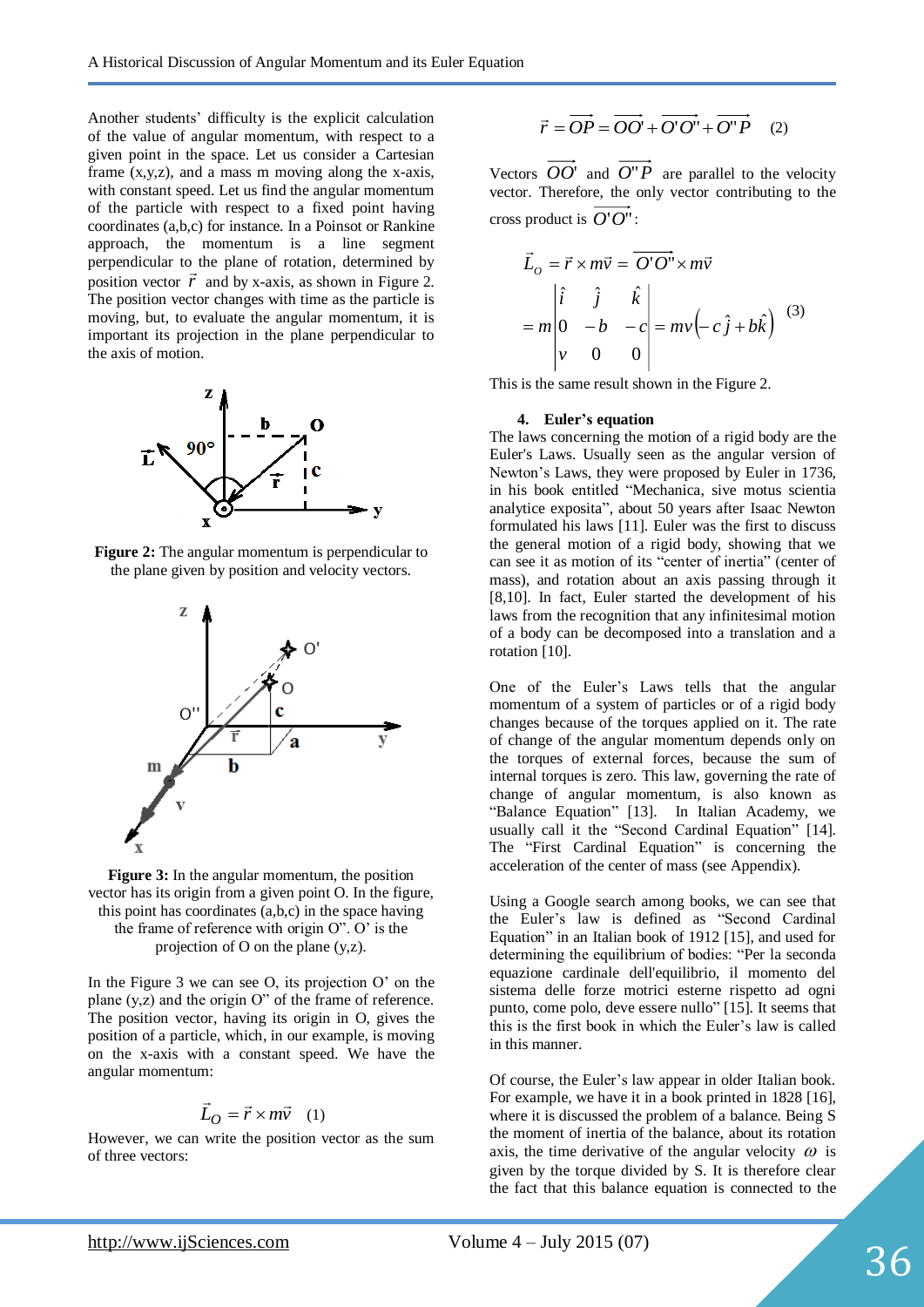ancient problem of equilibrium of torques.

In [17], we have at Page 133, the Euler's equation given in a Corollary; we are reproducing it in the following. "Coroll.2. But if the action of the force *F* is continual, the rotatory motion will be accelerated, and we shall have

$$
\frac{d\omega}{dt} = \frac{aF}{S}.
$$
 (4)

For, let  $d\omega$  be the increment which the angular velocity receives, in the instant of time *dt* . The increment of velocity, which the element  $dM$  receives, will be  $r d\omega$ ; whence its accelerating force will be  $\frac{r d\omega}{dt}$ , and its moving force will be  $r. d\omega. dM/dt$ . Now, all these forces, acting in a contrary direction, must counterbalance the force *F*, and, therefore the sum of their momentums  $= aF$ .

Hence 
$$
\frac{d\omega}{dt} \int r^2 dM = \frac{S d\omega}{dt} = aF
$$
. "[17].

#### **5. Moment of inertia**

The physical quantity S is the moment of inertia. In fact, in the Corollary we find the letter S to tell that it is a sum on the element of mass *dM* . We can find the moment of inertia in determining the motion of a boat [18], because Euler was involved in nautical engineering problems too (let us note that he called S the "momentum of inertia" [19]).

In the book of Venturoli [17] we can find also a discussion on the principal axes of inertia. In fact, Euler demonstrated that each body has three mutually orthogonal axes, the directions of which are defining the so-called principal axes of rotation. These axes are special because, when the body rotates about one of them, the angular momentum vector becomes parallel to the angular velocity vector. Moreover, a rigid body admits a stationary rotation about any one of the principal axes (a motion of a body, under which its angular velocity remains constant, is called a stationary rotation) [20].

Let us stress that, as told in [8], the theorem of the three principal axes had been already proposed and demonstrated, before Euler, by János András Segner (1704-1777). Actually, it was the study of Segner on the gyroscopic motion, which led Euler to the formulation of the laws of rigid bodies [21]. Moreover, besides introducing the moment of inertia, Segner also demonstrated that if the axis of rotation of a rigid body in rotary and translational motion, goes across its centre of mass, then the rotary and translational motions are independent from one another [21]. Besides these fundamental results, Segner invented a horizontal waterwheel, of which he discussed in some letter with Euler [22].

Euler was not to first to invent the moment or

"momentum" of inertia then, but it seems he was the first to call it, in Latin, "momentum inertiae" [23]. Euler used this term in his book entitled "Theoria Motus Corporum Solidorum" [23]. "Ratio hujus denominationis ex similitudine motus progressive est desumta: quemadmodum enim in motu progressivo, si a vi secundum suam directionem sollicitante acceleretur, est incrementum celeritatis ut vis sollictitans divisa per massam seu inertiem; ita in motu gyratorio, quoniam loco ipsius vis sollicitantis ejus momentum considerari oportet, eam expressionem  $\int r^2 dM$ , quae loco inertiae in calculum ingreditur,

momentum inertiae appellemus, ut incrementum celeritatis angularis simili modo proportionale fiat momento vis sollicitantis diviso per momentum inertiae." Euler also demonstrated that the moment of inertia of a rod, *L* long, turning about a perpendicular axis passing through one of its ends is equal

to  $ML^2$  / 3, in a letter from Berlin, 20 May 1755 [24].

#### **6. Conclusion**

Let us conclude this discussion on the history of Euler equation, remembering that Euler and Segner were among those scientists that, working on theoretical and technological problems of the rotatory motion, paved the way for inventions and developments of the Industrial Revolution. Therefore, after discussing with students the Euler's Laws of motion, it would be interesting to illustrate them the use of the flywheels [25] in machines and steam engines of Industrial Revolution, to have a stronger link between the physics of fluids and thermodynamics to the Eulerian mechanics.

#### **Appendix**

The Second Cardinal Equation has a general form:

$$
\frac{d\vec{L}_A}{dt} = \vec{\tau}_A^{(e)} - \vec{v}_A \times M\vec{v}_{CM} \quad (A1)
$$

A is the origin of position vectors (pivot), not necessarily at rest in the inertial frame of reference.  $\vec{v}_{CM}$  is the velocity of the centre of mass. M is the mass of the system of particles or of the rigid body. The torques relevant in this equation are only those of the external forces.

Usually, the pivot is chosen so that the term  $\vec{v}_A \times M \vec{v}_{CM}$  is zero. This happens when  $\vec{v}_A = 0$  or when  $\vec{v}_{CM} = 0$ . Moreover, it happened when pivot A and the centre of mass are coincident. The term is also null when the pivot and the centre of mass have the same velocity:  $\vec{v}_A = \vec{v}_{CM}$ .

This term exists: let us illustrate the role of  $\vec{v}_A \times M \vec{v}_{CM}$  in a specific example. Let us have a disk rolling without slipping on a horizontal surface.